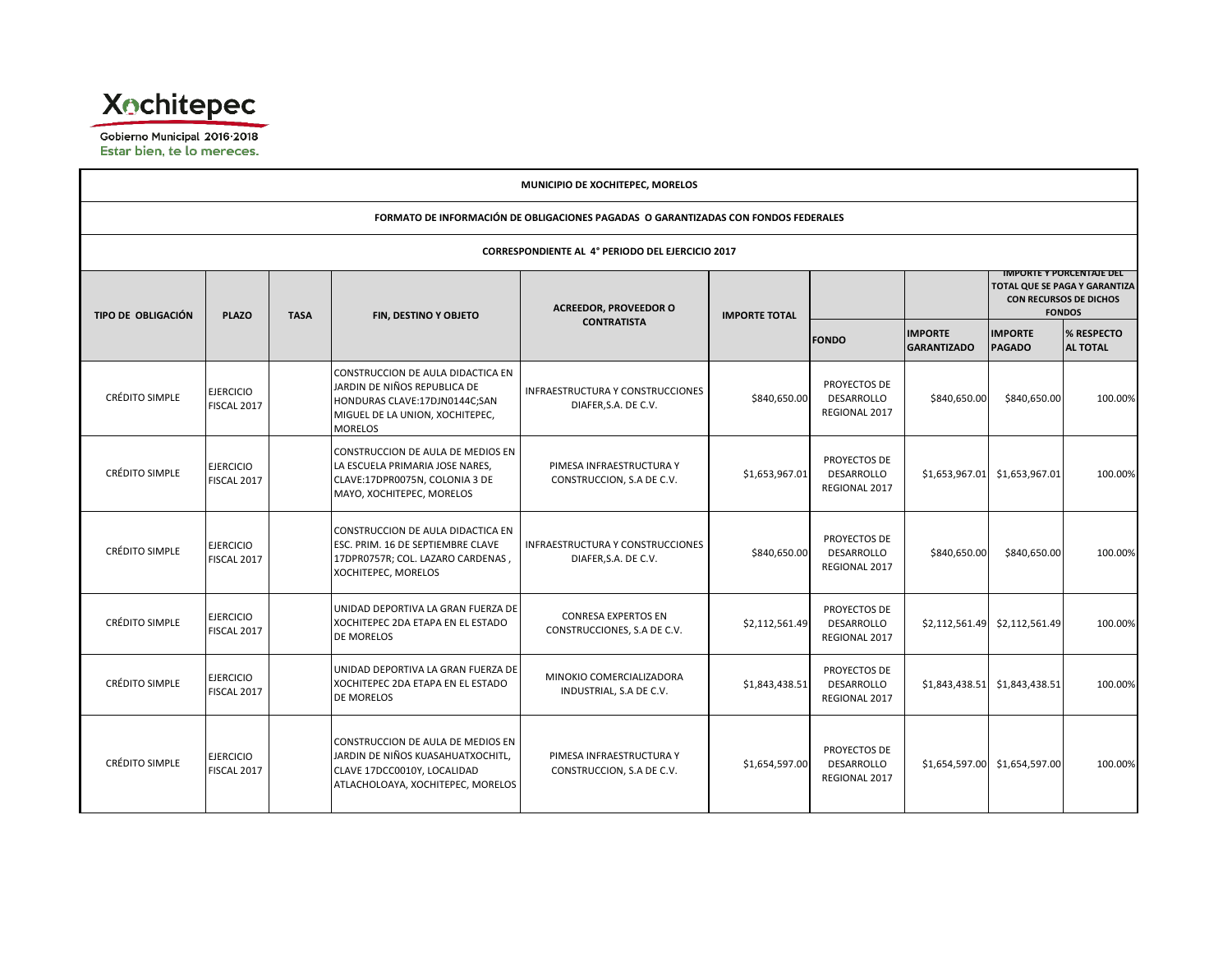| <b>CRÉDITO SIMPLE</b> | <b>EJERCICIO</b><br><b>FISCAL 2017</b> | CONSTRUCCION DE TECHUMBRE EN LA<br>CANCHA DE USOS MULTIPLES EN LA<br>ESCUELA TELESECUNDARIA FRANCISCO<br>VILLA, CLAVE, COL. FRANCISCO VILLA,<br>XOCHITEPEC, MORELOS | INFRAESTRUCTURA Y CONSTRUCCIONES<br>DIAFER, S.A. DE C.V. | \$1,735,299.40 | PROYECTOS DE<br><b>DESARROLLO</b><br>REGIONAL 2017                                                                     | \$1,735,299.40 | \$1,735,299.40                | 100.00% |
|-----------------------|----------------------------------------|---------------------------------------------------------------------------------------------------------------------------------------------------------------------|----------------------------------------------------------|----------------|------------------------------------------------------------------------------------------------------------------------|----------------|-------------------------------|---------|
| CRÉDITO SIMPLE        | <b>EJERCICIO</b><br>FISCAL 2017        | CONSTRUCCION DE BAÑOS EN LA<br>ESCUELA TELESECUNDARIA CALMECAC,<br>CLAVE:17DTV0020J, LOCALIDAD<br>ATLACHOLOAYA, XOCHITEPEC, MORELOS                                 | INFRAESTRUCTURA Y CONSTRUCCIONES<br>DIAFER, S.A. DE C.V. | \$1,536,613.26 | PROYECTOS DE<br>DESARROLLO<br>REGIONAL 2017                                                                            | \$1,536,613.26 | \$1,536,613.26                | 100.00% |
| <b>CRÉDITO SIMPLE</b> | <b>EJERCICIO</b><br>FISCAL 2017        | PAVIMENTACION CON ASFALTO EN<br>CALLE LAURELES TRAMO 0+000-<br>$0+425.00$                                                                                           | MINOKIO COMERCIALIZADORA<br>INDUSTRIAL, S.A DE C.V.      | \$1,978,000.00 | PROYECTOS DE<br>DESARROLLO<br>REGIONAL 2017                                                                            | \$1,978,000.00 | \$1,978,000.00                | 100.00% |
| <b>CRÉDITO SIMPLE</b> | <b>EJERCICIO</b><br><b>FISCAL 2017</b> | REHABILITACION DE LA PISTA DE<br>ATLETISMO DE LA UNIDAD DEPORTIVA<br><b>MARIANO MATAMOROS</b>                                                                       | MINOKIO COMERCIALIZADORA<br>INDUSTRIAL, S.A DE C.V.      | \$1,070,753.19 | <b>FONDO PARA EL</b><br><b>FORTALECIMIENTO</b><br>DE LA<br><b>INFRAESTRUCTURA</b><br><b>ESTATALY</b><br>MUNICIPAL 2017 | \$1,070,753.19 | \$1,070,753.19                | 100.00% |
| CRÉDITO SIMPLE        | <b>EJERCICIO</b><br>FISCAL 2017        | PAVIMENTACION CON CONCRETO<br>ESTAMPADO EN CALLE MOCTEZUMA<br>ENTRE MORELIA Y AMERICA CENTRAL                                                                       | CARLOS ALBERTO AGUILAR DIAZ                              | \$1,149,109.59 | <b>FONDO PARA EL</b><br><b>FORTALECIMIENTO</b><br>DE LA<br><b>INFRAESTRUCTURA</b><br><b>ESTATALY</b><br>MUNICIPAL 2017 | \$1,149,109.59 | \$1,149,109.59                | 100.00% |
| CRÉDITO SIMPLE        | <b>EJERCICIO</b><br>FISCAL 2017        | PAVIMENTACION CON CONCRETO<br>HIDRAULICO EN CALLE VALERIO<br>TRUJANO Y CONSTRUCCION DE SISTEMA<br>DE AGUA POTABLE                                                   | MINOKIO COMERCIALIZADORA<br>INDUSTRIAL, S.A DE C.V.      | \$1,693,615.18 | <b>FONDO PARA EL</b><br><b>FORTALECIMIENTO</b><br>DE LA<br>INFRAESTRUCTURA<br><b>ESTATALY</b><br>MUNICIPAL 2017        |                | \$1,693,615.18 \$1,693,615.18 | 100.00% |
| CRÉDITO SIMPLE        | <b>EJERCICIO</b><br>FISCAL 2017        | PAVIMENTACION CON ASFALTO EN<br>CALLE LAURELES TRAMO 0+425.00-<br>$0+577.00$                                                                                        | MINOKIO COMERCIALIZADORA<br>INDUSTRIAL, S.A DE C.V.      | \$593,165.67   | <b>FONDO PARA EL</b><br><b>FORTALECIMIENTO</b><br>DE LA<br><b>INFRAESTRUCTURA</b><br><b>ESTATALY</b>                   | \$593,165.67   | \$593,165.67                  | 100.00% |
| <b>CRÉDITO SIMPLE</b> | <b>EJERCICIO</b><br>FISCAL 2017        | CONSTRUCCION DE TECHUMBRE EN LA<br>CANCHA DE USOS MULTIPLES EN LA<br>ESCUELA TELESECUNDARIA CALMECAC,<br>CLAVE:17DTV0020J, LOCALIDAD<br>ATLACHOLOAYA                | DARETSA CONSTRUCCIONES, S.A. DE C.V.                     | \$2,420,280.80 | <b>FONDO PARA EL</b><br><b>FORTALECIMIENTO</b><br>DE LA<br>INFRAESTRUCTURA<br><b>ESTATALY</b><br>MUNICIPAL 2017        | \$2,420,280.80 | \$2,420,280.56                | 100.00% |
| <b>CRÉDITO SIMPLE</b> | <b>EJERCICIO</b><br><b>FISCAL 2017</b> | CONSTRUCCION DE TECHUMBRE EN<br>COBAEM NO. 12, CLAVE 17ECB0007K,<br>COLONIA LAS FLORES                                                                              | DARETSA CONSTRUCCIONES, S.A. DE C.V.                     | \$2,420,280.80 | <b>FONDO PARA EL</b><br><b>FORTALECIMIENTO</b><br>DE LA<br><b>INFRAESTRUCTURA</b><br><b>ESTATALY</b><br>MUNICIPAL 2017 | \$2,420,280.80 | \$2,420,280.80                | 100.00% |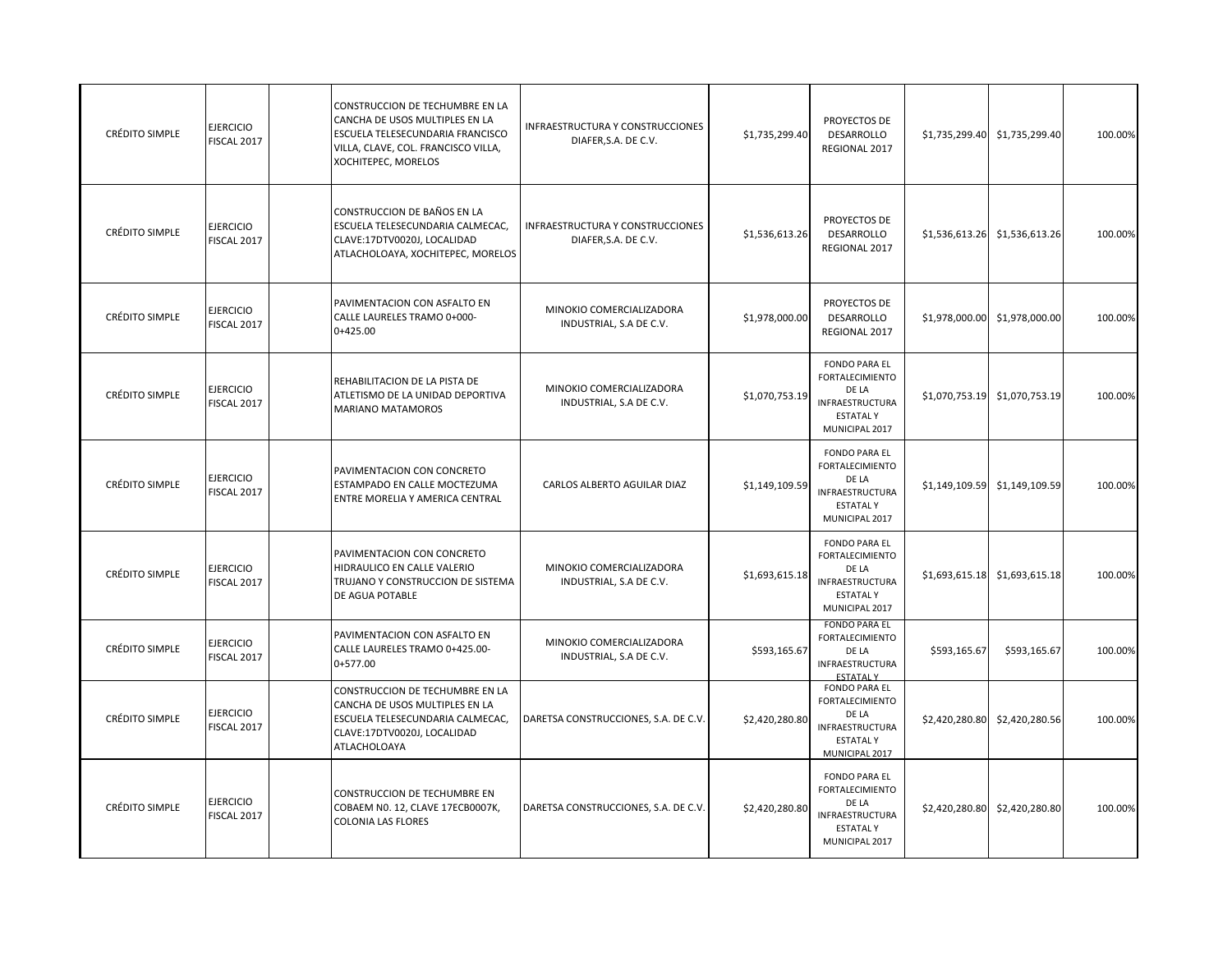| CRÉDITO SIMPLE        | <b>EJERCICIO</b><br>FISCAL 2017        | AMPLIACION CALLE BRASIL                                                                                                                                             | NOVOART CONSTRUCCIONES, S.A DE C.V.                                                                                     | \$988,321.88   | <b>FONDO PARA EL</b><br><b>FORTALECIMIENTO</b><br>DE LA<br><b>INFRAESTRUCTURA</b><br><b>ESTATALY</b><br>MUNICIPAL 2017 | \$988,321.88   | \$988,321.88   | 100.00% |
|-----------------------|----------------------------------------|---------------------------------------------------------------------------------------------------------------------------------------------------------------------|-------------------------------------------------------------------------------------------------------------------------|----------------|------------------------------------------------------------------------------------------------------------------------|----------------|----------------|---------|
| CRÉDITO SIMPLE        | <b>EJERCICIO</b><br>FISCAL 2017        | PAVIMENTACION CON CONCRETO<br>HIDRAULICO EN CALLE TOPACIO                                                                                                           | GRUPO INGENIERIA TEZA, S.A. DE C.V.                                                                                     | \$1,559,767.98 | <b>FONDO PARA EL</b><br><b>FORTALECIMIENTO</b><br>DE LA<br>INFRAESTRUCTURA<br><b>ESTATALY</b><br>MUNICIPAL 2017        | \$1,559,767.98 | \$1,559,767.98 | 100.00% |
| CRÉDITO SIMPLE        | <b>EJERCICIO</b><br>FISCAL 2017        | CONSTRUCCION DE TECHUMBRE EN LA<br>CANCHA DE FUT 7 EN LA ESCUELA<br>PRIMARIA JOSE NARES,<br>CLAVE:17DPR0075N, COLONIA 3 DE<br>MAYO                                  | PIMESA INFRAESTRUCTURA Y<br>CONSTRUCCION, S.A. DE C.V.                                                                  | \$2,420,280.80 | <b>FONDO PARA EL</b><br><b>FORTALECIMIENTO</b><br>DE LA<br><b>INFRAESTRUCTURA</b><br><b>ESTATALY</b><br>MUNICIPAL 2017 | \$2,420,280.80 | \$2,420,280.80 | 100.00% |
| CRÉDITO SIMPLE        | <b>EJERCICIO</b><br>FISCAL 2017        | CONSTRUCCION DE VELARIA EN PARQUE<br><b>BENITO JUAREZ</b>                                                                                                           | SML CONSTRUCTORA, S.A DE C.V.                                                                                           | \$822,794.94   | <b>FONDO PARA EL</b><br><b>FORTALECIMIENTO</b><br>DE LA<br><b>INFRAESTRUCTURA</b><br><b>ESTATALY</b><br>MUNICIPAL 2017 | \$822,794.94   | \$822,794.94   | 100.00% |
| CRÉDITO SIMPLE        | <b>EJERCICIO</b><br>FISCAL 2017        | PAVIMENTACION CON CONCRETO<br>HIDRAULICO EN CALLE GUERRERO,<br>CONONIA LOMA BONITA, MUNICIPIO DE<br>XOCHITEPEC, MORELOS                                             | PAVIMENTACION CON CONCRETO<br>HIDRAULICO EN CALLE GUERRERO,<br>CONONIA LOMA BONITA, MUNICIPIO DE<br>XOCHITEPEC, MORELOS | \$1,454,079.64 | PROGRAMAS<br>REGIONALES 2017                                                                                           | \$1,454,079.64 | \$1,454,079.64 | 100.00% |
| CRÉDITO SIMPLE        | <b>EJERCICIO</b><br>FISCAL 2017        | CONSTRUCCION DE TECHUMBRE EN LA<br>ESCUELA PRIMARIA MARGARITA MORAN<br>VELIZ, COLONIA HUMBERTO GUTIERREZ<br>CORONA, MUNICIPIO DE XOCHITEPEC.                        | OSCAR ALVAREZ TRUJILLO                                                                                                  | \$1,315,956.77 | PROGRAMAS<br>REGIONALES 2017                                                                                           | \$1,315,956.77 | \$1,315,956.77 | 100.00% |
| CRÉDITO SIMPLE        | <b>EJERCICIO</b><br><b>FISCAL 2017</b> | CONSTRUCCION DE AULA DIDACTICA EN<br>ESCUELA TELESECUNDARIA FRANCISCO<br>VILLA, CLAVE:17DTV0008O, EN LA<br>COLONIA FRANCISCO VILLA                                  | INFRASTRUCTURA Y CONSTRUCCIONES<br>DIAFER, S.A.DE C.V.                                                                  | \$849,150.00   | PROGRAMAS<br>REGIONALES 2017                                                                                           | \$849,150.00   | \$849,150.00   | 100.00% |
| CRÉDITO SIMPLE        | <b>EJERCICIO</b><br>FISCAL 2017        | CONSTRUCCION DE CANCHA DE USOS<br>MULTIPLES EN COBAEM NO. 12,<br>CLAVE17ECB0007K, COLONIA LAS<br>FLORES XOCHITEPEC, MORELOS                                         | INFRASTRUCTURA Y CONSTRUCCIONES<br>DIAFER, S.A.DE C.V.                                                                  | \$715,039.25   | PROGRAMAS<br>REGIONALES 2017                                                                                           | \$715,039.25   | \$715,039.25   | 100.00% |
| <b>CRÉDITO SIMPLE</b> | <b>EJERCICIO</b><br><b>FISCAL 2017</b> | <b>CONSTRUCCION DE CANCHA DE USOS</b><br>MULTIPLES EN ESCUELA PRIMARIA JOSE<br>NARES, COBAEM, CLAVE 17DPR0075N,<br>COLONIA 3 DE MAYO, XOCHITEPEC,<br><b>MORELOS</b> | PIMESA INFRAESTRUCTURA Y<br>CONSTRUCCION, S.A. DE C.V.                                                                  | \$715,039.25   | PROGRAMAS<br>REGIONALES 2017                                                                                           | \$715,039.25   | \$715,039.25   | 100.00% |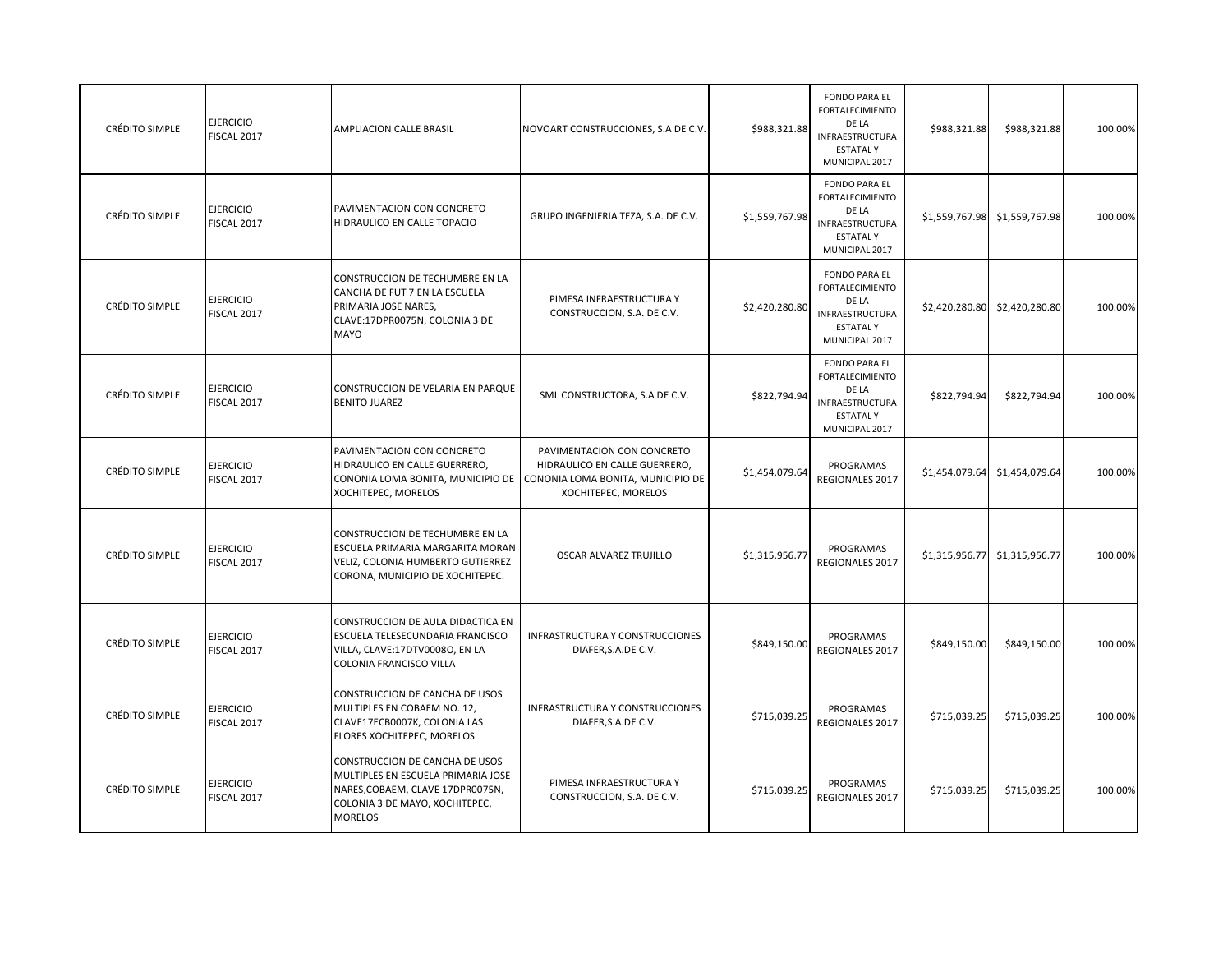| CRÉDITO SIMPLE        | <b>EJERCICIO</b><br>FISCAL 2017 | CONSTRUCCION DE TECHUMBRE EN LA<br>CANCHA DE USOS MULTIPLES EN JARDIN<br>DE NIÑOS VASCO DE QUIROGA, CLAVE<br>17DJN0074Y, COLONIA FRANCISCO VILLA | DARETSA CONSTRUCCIONES, S.A. DE C.V.                       | \$1,090,908.00 | FONDO DE<br><b>FORTALECIMIENTO</b><br><b>FINANCIERO PARA</b><br>INVERSIÓN 2017                                                                   | \$1,090,908.00 | \$1,090,908.00                | 100.00% |
|-----------------------|---------------------------------|--------------------------------------------------------------------------------------------------------------------------------------------------|------------------------------------------------------------|----------------|--------------------------------------------------------------------------------------------------------------------------------------------------|----------------|-------------------------------|---------|
| <b>CRÉDITO SIMPLE</b> | <b>EJERCICIO</b><br>FISCAL 2017 | <b>CONSTRUCCION DE TECHUMBRE EN</b><br>SECUNDARIA MARIANO MATAMOROS                                                                              | INFRASTRUCTURA Y CONSTRUCCIONES<br>DIAFER, S.A.DE C.V.     | \$3,989,325.68 | <b>FONDO DE</b><br><b>FORTALECIMIENTO</b><br><b>FINANCIERO PARA</b><br>INVERSIÓN 2017                                                            |                | \$3,989,325.68 \$3,989,325.68 | 100.00% |
| CRÉDITO SIMPLE        | <b>EJERCICIO</b><br>FISCAL 2017 | PARQUE RECREATIVO LOMA BONITA                                                                                                                    | ELIZABETH DOMINGUEZ FLORES                                 | \$870,000.00   | PROGRAMA DE<br>INFRAESTRUCTURA,<br><b>VERTIENTE ESPACIOS</b><br>PÚBLICOS Y<br>PARTICIPACIÓN<br>COMUNITARIA 2017                                  | \$870,000.00   | \$870,000.00                  | 100.00% |
| CRÉDITO SIMPLE        | <b>EJERCICIO</b><br>FISCAL 2017 | REHABILITACION DE CANCHA DEPORTIVA<br>1a SECCION DE LA UNIDAD MORELOS                                                                            | CARLOS ALBERTO AGUILAR DIAZ                                | \$1,000,000.00 | PROGRAMA DE<br>INFRAESTRUCTURA,<br><b>VERTIENTE ESPACIOS</b><br>PÚBLICOS Y<br>PARTICIPACIÓN<br>COMUNITARIA 2017                                  |                | \$1,000,000.00 \$1,000,000.00 | 100.00% |
| CRÉDITO SIMPLE        | <b>EJERCICIO</b><br>FISCAL 2017 | REHABILITACION DE CANCHA DEPORTIVA<br>EL HUAMUCHIL 1a SECCION DE LA<br>UNIDAD MORELOS                                                            | FERREMATERIALES LA VIA, S.A. DE C.V.                       | \$1,250,000.00 | PROGRAMA DE<br>INFRAESTRUCTURA,<br><b>VERTIENTE ESPACIOS</b><br>PÚBLICOS Y<br>PARTICIPACIÓN<br>COMUNITARIA 2017                                  | \$1,250,000.00 | \$1,250,000.00                | 100.00% |
| CRÉDITO SIMPLE        | <b>EJERCICIO</b><br>FISCAL 2017 | REHABILITACION DE UNIDAD DEPORTIVA<br>1a SECCION DE LA UNIDAD MORELOS                                                                            | SML CONSTRUCTORA, S.A. DE C.V.                             | \$1,250,000.00 | PROGRAMA DE<br>INFRAESTRUCTURA,<br><b>VERTIENTE ESPACIOS</b><br>PÚBLICOS Y<br>PARTICIPACIÓN<br>COMUNITARIA 2017                                  |                | \$1,250,000.00 \$1,250,000.00 | 100.00% |
| <b>CRÉDITO SIMPLE</b> | <b>EJERCICIO</b><br>FISCAL 2017 | CONSTRUCCIÓN DE DRENAJE SANITARIO<br>EN CALLE VALERIO TRUJANO                                                                                    | CARLOS ALBERTO AGUILAR DIAZ                                |                | FONDO DE<br>APORTACIONES PARA LA<br>INFRAESTRUCTURA<br>\$2,943,177.53 SOCIAL MUNICIPAL Y DE<br>LAS DEMARCACIONES<br>DEL DISTRITO FEDERAL<br>2017 |                | \$2,943,177.53 \$2,943,177.53 | 100.00% |
| CRÉDITO SIMPLE        | <b>EJERCICIO</b><br>FISCAL 2017 | EQUIPAMIENTO DE POZO PROFUNDO DE<br>AGUA POTABLE ALCANFOR EJIDO EL<br><b>PUENTE</b>                                                              | <b>CONRESA EXPERTOS EN</b><br>CONSTRUCCIONES, S.A. DE C.V. |                | FONDO DE<br>APORTACIONES PARA LA<br>INFRAESTRUCTURA<br>\$1,850,000.00 SOCIAL MUNICIPAL Y DE<br>LAS DEMARCACIONES<br>DEL DISTRITO FEDERAL<br>2017 | \$1,850,000.00 | \$1,850,000.00                | 100.00% |
| CRÉDITO SIMPLE        | <b>EJERCICIO</b><br>FISCAL 2017 | CONSTRUCCIÓN DE DRENAJE SANITARIO<br>EN CAMINO REAL A TEZOYUCA                                                                                   | CARLOS ALBERTO AGUILAR DIAZ                                |                | FONDO DE<br>APORTACIONES PARA LA<br>INFRAESTRUCTURA<br>\$1,778,476.28 SOCIAL MUNICIPAL Y DE<br>LAS DEMARCACIONES<br>DEL DISTRITO FEDERAL<br>2017 |                | \$1,778,476.28 \$1,778,476.28 | 100.00% |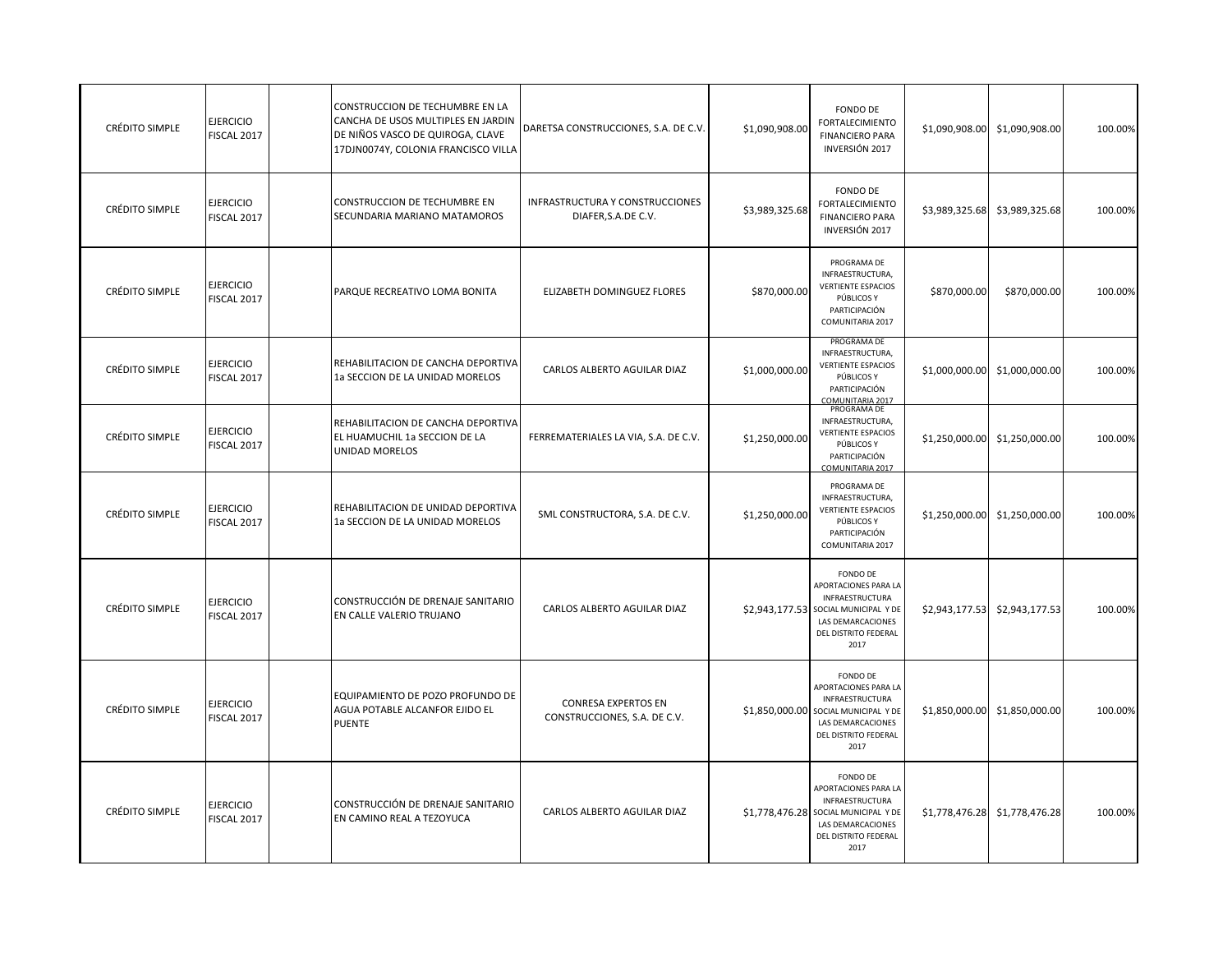| <b>CRÉDITO SIMPLE</b> | <b>EJERCICIO</b><br>FISCAL 2017        | CONSTRUCCIÓN DE TECHUMBRE JARDÍN<br>DE NIÑOS "BERTHA VON GLUMER",<br>CHICONCUAC                                | MINOKIO COMERCIALIZADORA<br>INDUSTRIAL, S.A DE C.V. | FONDO DE<br>APORTACIONES PARA LA<br>INFRAESTRUCTURA<br>\$1,361,505.77 SOCIAL MUNICIPAL Y DE<br>LAS DEMARCACIONES<br>DEL DISTRITO FEDERAL<br>2017        |                | \$1,361,505.77 \$1,361,505.77 | 100.00% |
|-----------------------|----------------------------------------|----------------------------------------------------------------------------------------------------------------|-----------------------------------------------------|---------------------------------------------------------------------------------------------------------------------------------------------------------|----------------|-------------------------------|---------|
| <b>CRÉDITO SIMPLE</b> | <b>EJERCICIO</b><br>FISCAL 2017        | CONSTRUCCIÓN DE TECHUMBRE JARDÍN<br>DE NIÑOS "GABRIELA MISTRAL", COL. LA<br>ESPERANZA, REAL DEL PUENTE         | ELIZABETH DOMINGUEZ FLORES                          | FONDO DE<br>APORTACIONES PARA LA<br>INFRAESTRUCTURA<br>\$1,198,200.26 SOCIAL MUNICIPAL Y DE<br>LAS DEMARCACIONES<br>DEL DISTRITO FEDERAL<br>2017        | \$1,198,200.26 | \$1,198,200.26                | 100.00% |
| CRÉDITO SIMPLE        | <b>EJERCICIO</b><br>FISCAL 2017        | MEJORAMIENTO DE LA UNIDAD MÉDICA<br>BÁSICA DE REHABILITACIÓN, COL.<br><b>BENITO JUAREZ</b>                     | SML CONSTRUCTORA, S.A DE C.V.                       | FONDO DE<br>APORTACIONES PARA LA<br>INFRAESTRUCTURA<br>\$1,975,000.00 SOCIAL MUNICIPAL Y DE<br>LAS DEMARCACIONES<br>DEL DISTRITO FEDERAL<br>2017        |                | \$1,975,000.00 \$1,975,000.00 | 100.00% |
| CRÉDITO SIMPLE        | <b>EJERCICIO</b><br>FISCAL 2017        | CONSTRUCCIÓN DE DRENAJE SANITARIO<br>EN CALLE REPÚBLICA DEL SALVADOR,<br>XOCHITEPEC, CENTRO                    | CARLOS ALBERTO AGUILAR DIAZ                         | FONDO DE<br>APORTACIONES PARA LA<br>INFRAESTRUCTURA<br>\$579,486.11 SOCIAL MUNICIPAL Y DE<br>LAS DEMARCACIONES<br>DEL DISTRITO FEDERAL<br>2017          | \$579,486.11   | \$579,486.11                  | 100.00% |
| CRÉDITO SIMPLE        | <b>EJERCICIO</b><br><b>FISCAL 2017</b> | CONSTRUCCION DE DRENAJE SANITARIO<br>EN CALLE PRIVADA DEL AGUACATE,<br>XOCHITEPEC, CENTRO                      | CARLOS ALBERTO AGUILAR DIAZ                         | FONDO DE<br>APORTACIONES PARA LA<br>INFRAESTRUCTURA<br>\$708,591.45 SOCIAL MUNICIPAL Y DE<br>LAS DEMARCACIONES<br>DEL DISTRITO FEDERAL<br>2017          | \$708,591.45   | \$708,591.45                  | 100.00% |
| CRÉDITO SIMPLE        | <b>EJERCICIO</b><br>FISCAL 2017        | CONSTRUCCION DE LINEA DE<br>CONDUCCION DE AGUA POTABLE EN<br>CALLE PRIVADA DEL AGUACATE,<br>XOCHITEPEC, CENTRO | CARLOS ALBERTO AGUILAR DIAZ                         | <b>FONDO DE</b><br>APORTACIONES PARA LA<br>INFRAESTRUCTURA<br>\$212,590.36 SOCIAL MUNICIPAL Y DE<br>LAS DEMARCACIONES<br>DEL DISTRITO FEDERAL<br>2017   | \$212,590.36   | \$212,590.36                  | 100.00% |
| <b>CRÉDITO SIMPLE</b> | <b>EJERCICIO</b><br>FISCAL 2017        | CONSTRUCCION DE DRENAJE SANITARIO<br>EN CALLE LA PERA, COL. LA CRUZ                                            | CARLOS ALBERTO AGUILAR DIAZ                         | FONDO DE<br>APORTACIONES PARA LA<br><b>INFRAESTRUCTURA</b><br>\$1,188,716.06 SOCIAL MUNICIPAL Y DE<br>LAS DEMARCACIONES<br>DEL DISTRITO FEDERAL<br>2017 |                | \$1,188,716.06 \$1,188,716.06 | 100.00% |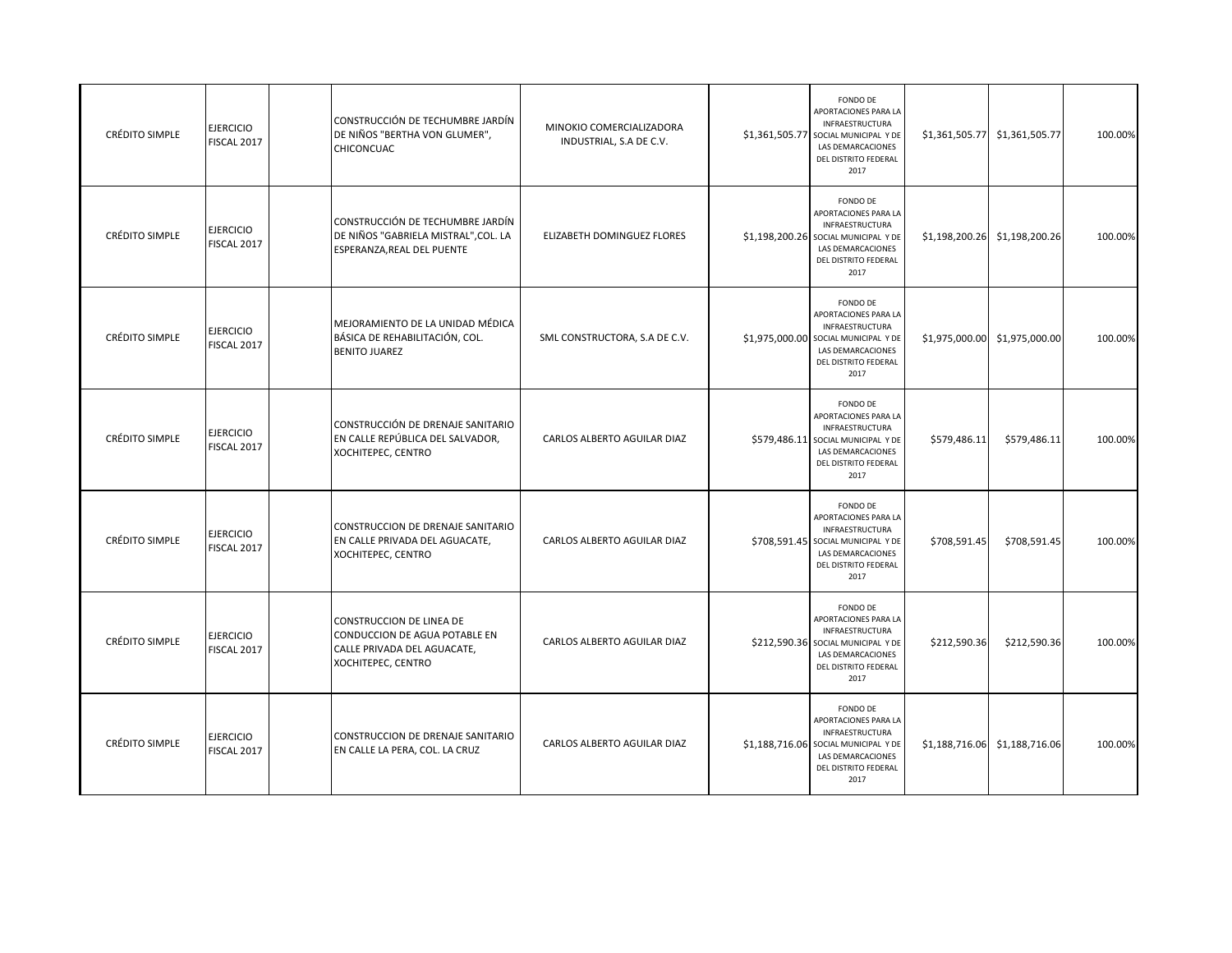| <b>CRÉDITO SIMPLE</b> | <b>EJERCICIO</b><br>FISCAL 2017 | AMPLIACION DE RED DE AGUA POTABLE<br>EN CALLES DURAZNOS, CHABACANO Y<br><b>MANZANOS</b>               | GRUPO CONSTRUCTOR TEPOZTLI, S.A. DE<br>C.V. | FONDO DE<br>APORTACIONES PARA LA<br>INFRAESTRUCTURA<br>\$311,077.57 SOCIAL MUNICIPAL Y DE<br>LAS DEMARCACIONES<br>DEL DISTRITO FEDERAL<br>2017        | \$311,077.57 | \$311,077.57 | 100.00% |
|-----------------------|---------------------------------|-------------------------------------------------------------------------------------------------------|---------------------------------------------|-------------------------------------------------------------------------------------------------------------------------------------------------------|--------------|--------------|---------|
| <b>CRÉDITO SIMPLE</b> | <b>EJERCICIO</b><br>FISCAL 2017 | CONSTRUCCION DE DRENAJE SANITARIO<br>EN CALLE JACARANDAS, COLONIA LAS<br><b>FLORES</b>                | CARLOS ALBERTO AGUILAR DIAZ                 | FONDO DE<br>APORTACIONES PARA LA<br>INFRAESTRUCTURA<br>\$631,568.47 SOCIAL MUNICIPAL Y DE<br>LAS DEMARCACIONES<br>DEL DISTRITO FEDERAL<br>2017        | \$631,568.47 | \$631,568.47 | 100.00% |
| CRÉDITO SIMPLE        | <b>EJERCICIO</b><br>FISCAL 2017 | CONSTRUCCION DE DRENAJE SANITARIO<br>EN CALLE PRIVADA NARDOS                                          | FERREMATERIALES LA VIA, S.A. DE C.V.        | <b>FONDO DE</b><br>APORTACIONES PARA LA<br>INFRAESTRUCTURA<br>\$250,525.15 SOCIAL MUNICIPAL Y DE<br>LAS DEMARCACIONES<br>DEL DISTRITO FEDERAL<br>2017 | \$250,525.15 | \$250,525.15 | 100.00% |
| CRÉDITO SIMPLE        | <b>EJERCICIO</b><br>FISCAL 2017 | CONSTRUCCION DE DRENAJE SANITARIO<br>EN CALLE EMILIANO ZAPATA, COLONIA<br>LOMA BONITA                 | FERREMATERIALES LA VIA, S.A. DE C.V.        | FONDO DE<br>APORTACIONES PARA LA<br>INFRAESTRUCTURA<br>\$688,805.67 SOCIAL MUNICIPAL Y DE<br>LAS DEMARCACIONES<br>DEL DISTRITO FEDERAL<br>2017        | \$688,805.67 | \$688,805.67 | 100.00% |
| <b>CRÉDITO SIMPLE</b> | <b>EJERCICIO</b><br>FISCAL 2017 | <b>CONSTRUCCION DE MURO DE</b><br>CONTENCION EN CALLE ALICIA, COLONIA<br><b>BENITO JUAREZ</b>         | ELIZABETH DOMINGUEZ FLORES                  | FONDO DE<br>APORTACIONES PARA LA<br>INFRAESTRUCTURA<br>\$543,863.74 SOCIAL MUNICIPAL Y DE<br>LAS DEMARCACIONES<br>DEL DISTRITO FEDERAL<br>2017        | \$543,863.74 | \$543,863.74 | 100.00% |
| CRÉDITO SIMPLE        | <b>EJERCICIO</b><br>FISCAL 2017 | <b>CONSTRUCCION DE MURO DE</b><br>CONTENCION EN AVENIDA DE LOS<br>PINOS, LOCALIDAD DE REAL DEL PUENTE | ELIZABETH DOMINGUEZ FLORES                  | FONDO DE<br>APORTACIONES PARA LA<br><b>INFRAESTRUCTURA</b><br>\$83,062.61 SOCIAL MUNICIPAL Y DE<br>LAS DEMARCACIONES<br>DEL DISTRITO FEDERAL<br>2017  | \$83,062.61  | \$83,062.61  | 100.00% |
| CRÉDITO SIMPLE        | <b>EJERCICIO</b><br>FISCAL 2017 | CONSTRUCCION DE MURO DE<br>CONTENCION EN CALLE TABACHINES,<br>COLONIA LA CRUZ                         | ELIZABETH DOMINGUEZ FLORES                  | FONDO DE<br>APORTACIONES PARA LA<br>INFRAESTRUCTURA<br>\$337,632.35 SOCIAL MUNICIPAL Y DE<br>LAS DEMARCACIONES<br>DEL DISTRITO FEDERAL<br>2017        | \$337,632.35 | \$337,632.35 | 100.00% |